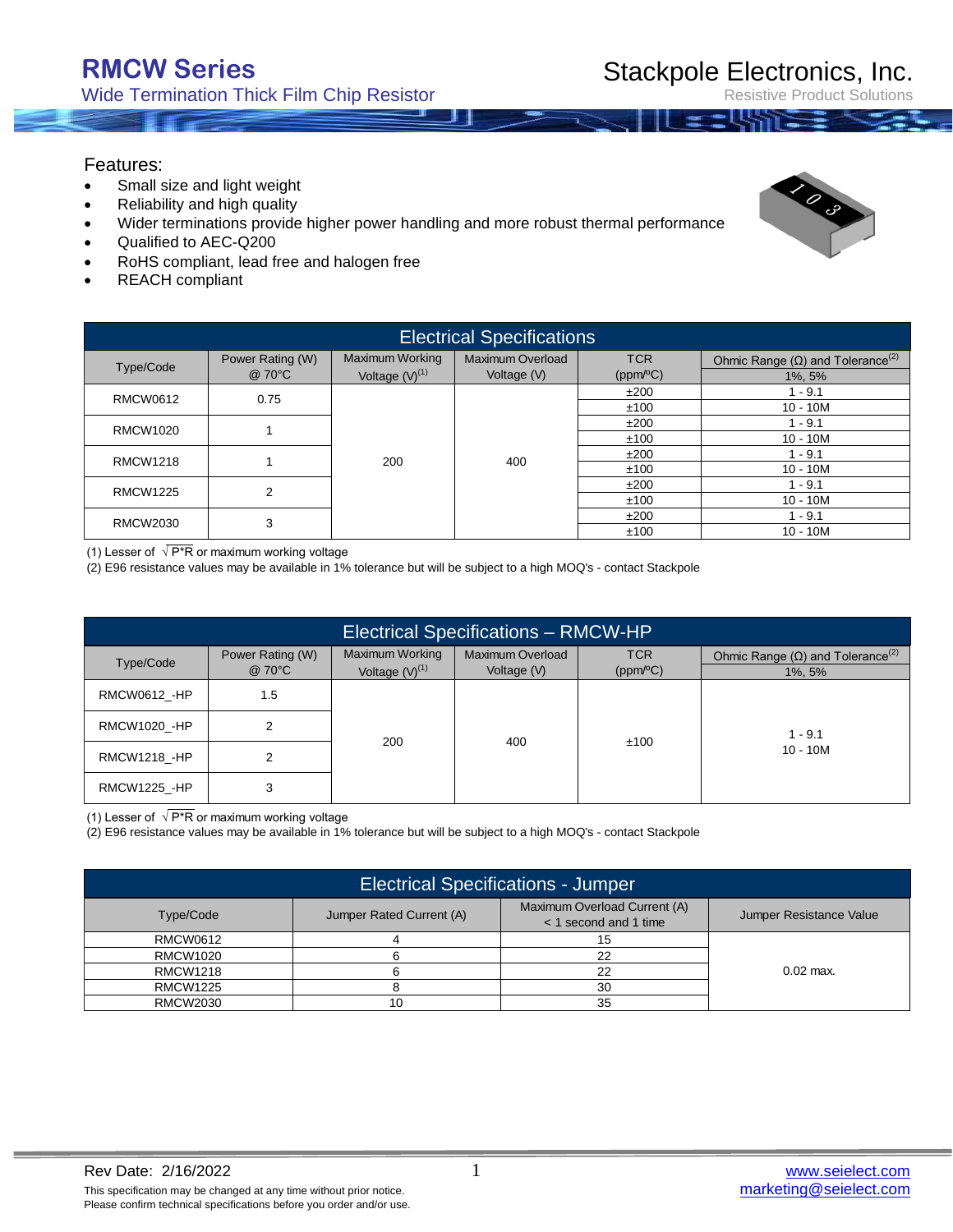Wide Termination Thick Film Chip Resistor

Resistive Product Solutions

|                                                                                           |                   |                   | <b>Mechanical Specifications</b> |                   |                   |        |  |  |
|-------------------------------------------------------------------------------------------|-------------------|-------------------|----------------------------------|-------------------|-------------------|--------|--|--|
| W<br>н<br>$\frac{1}{2}$<br>$\vert 1 \vert$<br>$103$<br>$\overline{\perp}$  2<br>$\vert$ 1 |                   |                   |                                  |                   |                   |        |  |  |
| Type/Code                                                                                 | L                 | W                 | H                                | 1                 | 12                | Unit   |  |  |
| <b>RMCW0612</b>                                                                           | $0.063 \pm 0.008$ | $0.126 \pm 0.008$ | $0.022 \pm 0.004$                | $0.012 \pm 0.008$ | $0.020 \pm 0.008$ | inches |  |  |
|                                                                                           | $1.60 \pm 0.20$   | $3.20 \pm 0.20$   | $0.55 \pm 0.10$                  | $0.30 \pm 0.20$   | $0.50 \pm 0.20$   | mm     |  |  |
| <b>RMCW1020</b>                                                                           | $0.098 \pm 0.008$ | $0.197 \pm 0.008$ | $0.022 \pm 0.004$                | $0.016 \pm 0.008$ | $0.030 \pm 0.008$ | inches |  |  |
|                                                                                           | $2.50 \pm 0.20$   | $5.00 \pm 0.20$   | $0.55 \pm 0.10$                  | $0.40 \pm 0.20$   | $0.75 \pm 0.20$   | mm     |  |  |
| <b>RMCW1218</b>                                                                           | $0.122 \pm 0.004$ | $0.181 \pm 0.004$ | $0.022 \pm 0.002$                | $0.016 \pm 0.008$ | $0.020 \pm 0.008$ | inches |  |  |
|                                                                                           | $3.10 \pm 0.10$   | $4.60 \pm 0.10$   | $0.55 \pm 0.05$                  | $0.40 \pm 0.20$   | $0.50 \pm 0.20$   | mm     |  |  |
| <b>RMCW1225</b>                                                                           | $0.126 \pm 0.008$ | $0.256 \pm 0.008$ | $0.022 \pm 0.008$                | $0.016 \pm 0.008$ | $0.030 \pm 0.008$ | inches |  |  |
|                                                                                           | $3.20 \pm 0.20$   | $6.50 \pm 0.20$   | $0.55 \pm 0.20$                  | $0.40 \pm 0.20$   | $0.75 \pm 0.20$   | mm     |  |  |
| RMCW1225_-HP                                                                              | $0.126 \pm 0.008$ | $0.256 \pm 0.008$ | $0.026 \pm 0.008$                | $0.016 \pm 0.008$ | $0.030 \pm 0.008$ | inches |  |  |
|                                                                                           | $3.20 \pm 0.20$   | $6.50 \pm 0.20$   | $0.65 \pm 0.20$                  | $0.40 \pm 0.20$   | $0.75 \pm 0.20$   | mm     |  |  |
| <b>RMCW2030</b>                                                                           | $0.201 \pm 0.004$ | $0.299 \pm 0.004$ | $0.047 \pm 0.004$                | $0.031 \pm 0.008$ | $0.031 \pm 0.008$ | inches |  |  |
|                                                                                           | $5.10 \pm 0.10$   | $7.60 \pm 0.10$   | $1.20 \pm 0.10$                  | $0.80 \pm 0.20$   | $0.80 \pm 0.20$   | mm     |  |  |

| <b>Performance Characteristics</b>              |                                           |                                                                  |                                      |                                                                                                                                                                  |  |  |  |  |
|-------------------------------------------------|-------------------------------------------|------------------------------------------------------------------|--------------------------------------|------------------------------------------------------------------------------------------------------------------------------------------------------------------|--|--|--|--|
|                                                 |                                           |                                                                  | <b>Test Specification</b>            |                                                                                                                                                                  |  |  |  |  |
| Test Item                                       | <b>Test Method</b>                        | 1%                                                               | 5%                                   | <b>Test Condition</b>                                                                                                                                            |  |  |  |  |
| <b>Temperature Coefficient</b><br>of Resistance | JIS-C-5201-1 4.8<br>IEC-60115-1 4.8       | Within the specified tolerance                                   |                                      | At 25 / -55°C and 25°C / +155°C, 25°C is the reference<br>temperature                                                                                            |  |  |  |  |
|                                                 |                                           | $\pm (1\% + 0.05\Omega)$                                         | $\pm (2\% + 0.1\Omega)$              | 6.25 times rated power or max. overload voltage whichever<br>is less for 5 seconds, except for high power (-HP).                                                 |  |  |  |  |
| Short Time<br>Overload                          | JIS-C-5201-1 4.13                         |                                                                  |                                      | For high power (-HP): 5 times rated power or max.<br>overload voltage whichever is less for 5 seconds                                                            |  |  |  |  |
|                                                 | IEC-60115-1 4.13                          |                                                                  | Jumper: max $0.02 \Omega$ after test | Jumper: overload current for 5 seconds<br>0612=10A, 1020=15A, 1218=15A, 1225=20A, 2030=25A                                                                       |  |  |  |  |
| Leaching                                        | JIS-C-5201-1 4.18<br>IEC-60068-2-58 8.2.1 | Individual leaching area ≤ 5%<br>Total leaching area $\leq 10\%$ |                                      | $260 \pm 5^{\circ}$ C for 30 seconds                                                                                                                             |  |  |  |  |
| Resistance to<br>Soldering Heat                 | JIS-C-5201-1 4.18<br>IEC-60115-1 4.18     | $\pm (0.5\% + 0.05\Omega)$                                       | $\pm (1\% + 0.05\Omega)$             | $260 \pm 5^{\circ}$ C for 10 seconds                                                                                                                             |  |  |  |  |
| Rapid Change of<br>Temperature                  | JIS-C-5201-1 4.19<br>IEC-60115-1 4.19     | $\pm (0.5\% + 0.05\Omega)$                                       | $\pm$ (1% + 0.1 $\Omega$ )           | -55 $\degree$ C to +155 $\degree$ C, 5 cycles                                                                                                                    |  |  |  |  |
| Resistance to<br>Solvent                        | JIS-C-5201-1 4.29                         | $\pm (0.5\% + 0.05\Omega)$                                       | $\pm (0.5\% + 0.05\Omega)$           | The tested resistor should be immersed into isopropyl<br>alcohol of 20 $\sim$ 25°C for 60 seconds. Then the resistor is<br>left in room temperature for 48 hours |  |  |  |  |
|                                                 |                                           |                                                                  | Jumper: $max 0.02 \Omega$ after test |                                                                                                                                                                  |  |  |  |  |
| Damp Heat<br>with Load                          | JIS-C-5201-1 4.24<br>IEC-60115-1 4.24     | $\pm (1\% + 0.05\Omega)$                                         | $\pm (2\% + 0.05\Omega)$             | 40 ± 2°C, 90 ~ 95% R.H. RCWV or Max. Working voltage<br>whichever is less for 1000 hours with 1.5 hours "ON" and<br>0.5 hour "OFF"                               |  |  |  |  |
|                                                 |                                           | Jumper: $max 0.02 \Omega$ after test                             |                                      |                                                                                                                                                                  |  |  |  |  |
| Load Life (Endurance)                           | JIS-C-5201-1 4.25<br>IEC-60115-1 4.25.1   | $\pm (1\% + 0.05\Omega)$                                         | $\pm (3\% + 0.1\Omega)$              | $70 \pm 2^{\circ}$ C, RCWV or Max. Working voltage whichever is<br>less for 1000 hours with 1.5 hours "ON" and 0.5 hour<br>"OFF"                                 |  |  |  |  |
|                                                 |                                           |                                                                  | Jumper: max $0.02 \Omega$ after test |                                                                                                                                                                  |  |  |  |  |
| Insulation<br>Resistance                        | JIS-C-5201-1 4.6<br>IEC-60115-1 4.6       |                                                                  | $\geq 10$ GΩ                         | Apply 100 VDC for 1 minute                                                                                                                                       |  |  |  |  |
| <b>Bending Strength</b>                         | JIS-C-5201-1 4.33<br>IEC-60115-1 4.33     | $\pm (1\% + 0.05\Omega)$                                         | $\pm (1\% + 0.05\Omega)$             | Bending once for 5 seconds.<br>D: 0612, 1020, 1218, 1225, 2030 = 2 mm                                                                                            |  |  |  |  |
| Operating temperature range is -55°C to 155°C   |                                           |                                                                  |                                      |                                                                                                                                                                  |  |  |  |  |

This specification may be changed at any time without prior notice. Please confirm technical specifications before you order and/or use.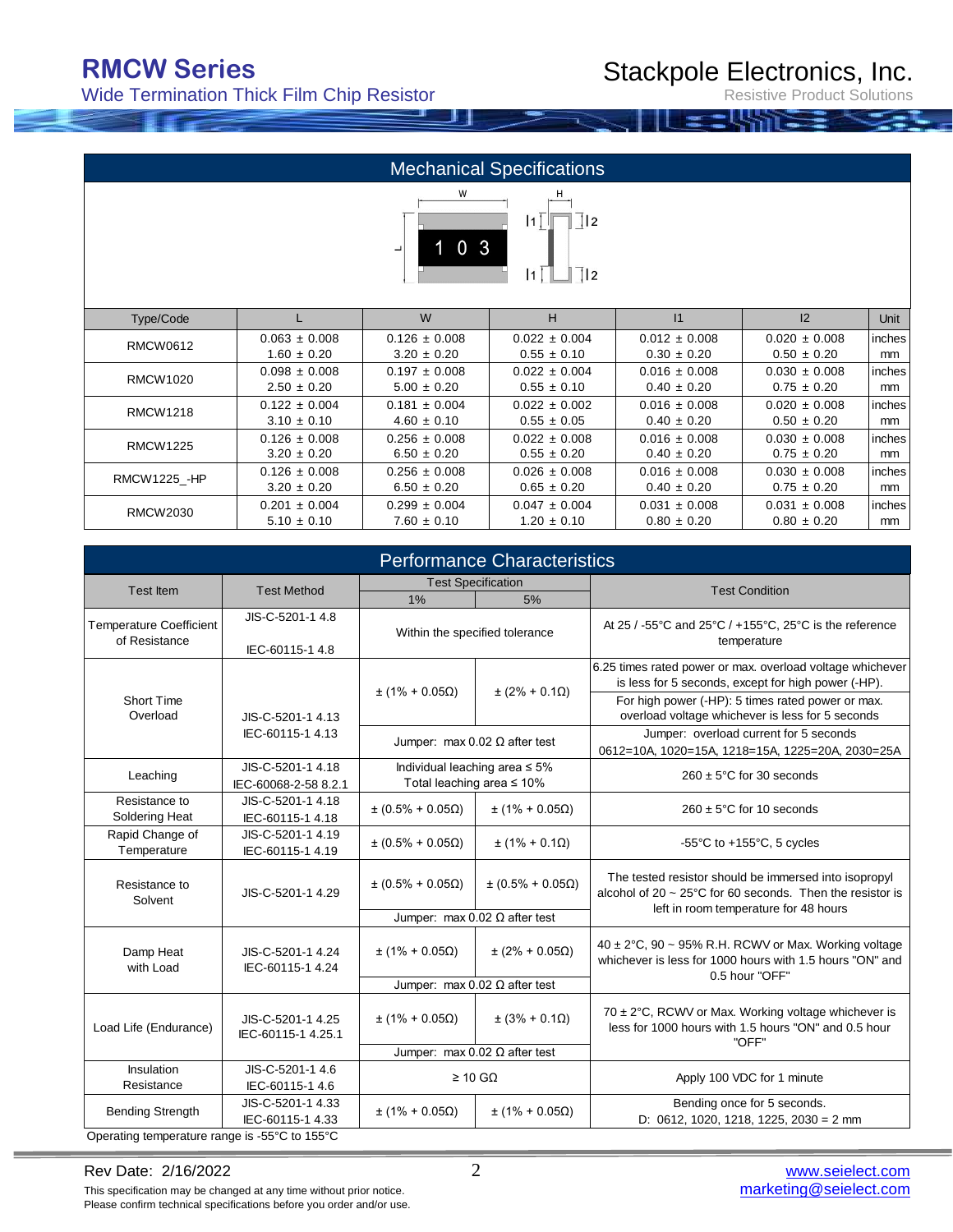Power Derating Curve:

Wide Termination Thick Film Chip Resistor

### Stackpole Electronics, Inc.

Resistive Product Solutions





1. Resistance value used for each size was at or near critical value.<br>2. Used poor heat conduction PCB.

2. Used poor heat conduction PCB.<br>3. Applied full power for 10 minutes

3. Applied full power for 10 minutes prior to measurement.

Data for reference only. Actual performance under customer conditions may vary.

| <b>Recommended Pad Layouts</b> |              |       |              |        |  |  |  |  |
|--------------------------------|--------------|-------|--------------|--------|--|--|--|--|
| A<br>в                         |              |       |              |        |  |  |  |  |
| Type/Code                      | $\mathsf{A}$ | B     | $\mathsf{C}$ | Unit   |  |  |  |  |
| <b>RMCW0612</b>                | 0.024        | 0.114 | 0.126        | inches |  |  |  |  |
|                                | 0.60         | 2.90  | 3.20         | mm     |  |  |  |  |
| <b>RMCW1020</b>                | 0.030        | 0.134 | 0.197        | inches |  |  |  |  |
|                                | 0.75         | 3.40  | 5.00         | mm     |  |  |  |  |
| <b>RMCW1218</b>                | 0.080        | 0.167 | 0.189        | inches |  |  |  |  |
|                                | 2.04         | 4.24  | 4.80         | mm     |  |  |  |  |
| <b>RMCW1225</b>                | 0.033        | 0.146 | 0.252        | inches |  |  |  |  |
|                                | 0.85         | 3.70  | 6.40         | mm     |  |  |  |  |
|                                | 0.138        | 0.295 | 0.307        | inches |  |  |  |  |
| <b>RMCW2030</b>                | 3.50         | 7.50  | 7.80         | mm     |  |  |  |  |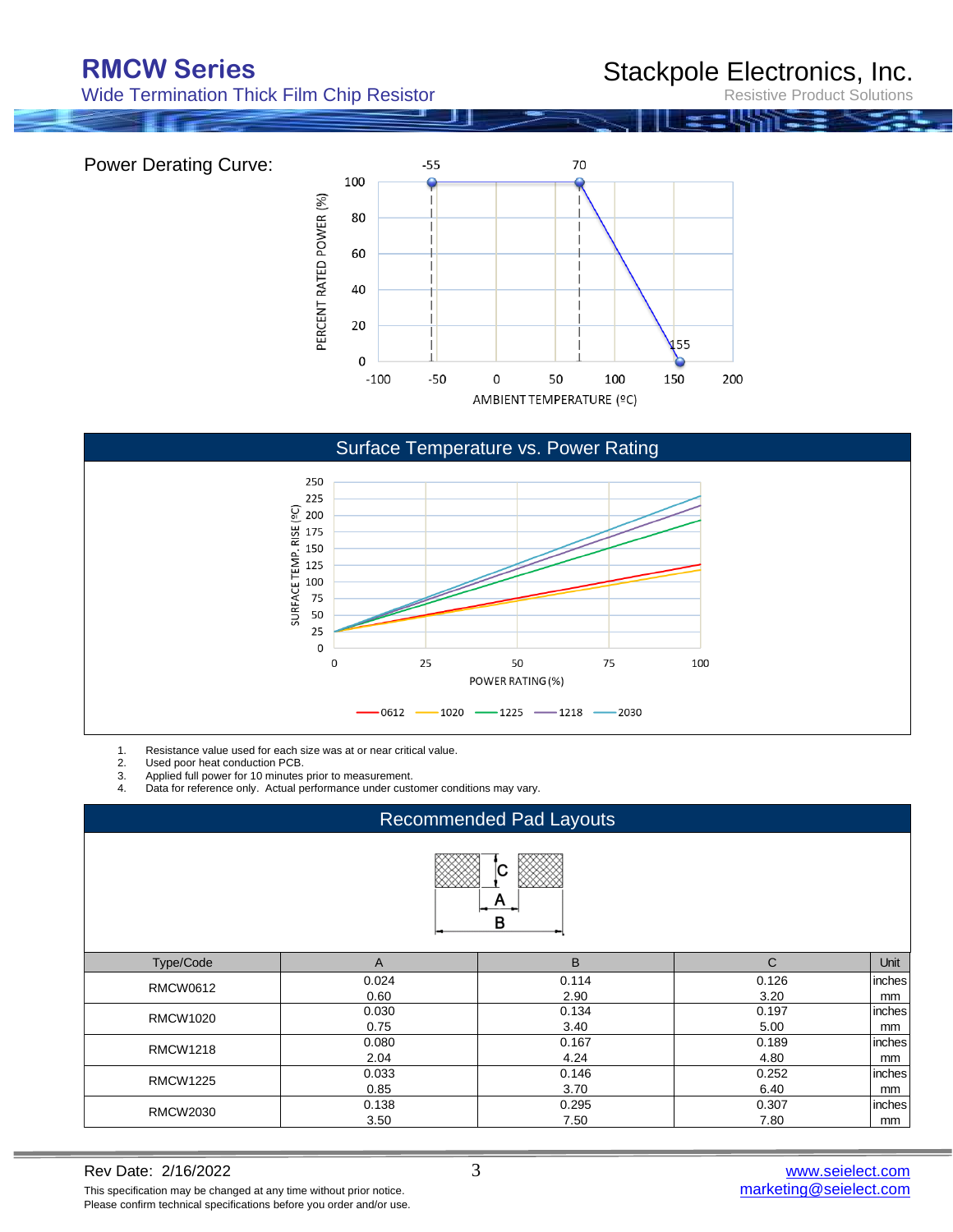Wide Termination Thick Film Chip Resistor

## Stackpole Electronics, Inc.

**Product Solutions** 



Rework temperature (hot air equipment): 350°C, 3 ~ 5 seconds

Recommended reflow methods:

- IR, vapor phase oven, hot air oven
- If reflow temperatures exceed the recommended profile, devices may not meet the performance requirements.

|                                                     | <b>Reel Specifications</b> |                  |                                      |                                       |                                       |                                       |                                       |                                        |              |
|-----------------------------------------------------|----------------------------|------------------|--------------------------------------|---------------------------------------|---------------------------------------|---------------------------------------|---------------------------------------|----------------------------------------|--------------|
| ø <sup>B</sup><br><b>ØM</b><br>ab.<br>$- - -$<br>ъC |                            |                  |                                      |                                       |                                       |                                       |                                       |                                        |              |
| Type / Code                                         | <b>Size</b>                | Reel<br>Quantity | $\overline{A}$                       | B                                     | $\mathsf{C}$                          | D                                     | W                                     | M                                      | Unit         |
| <b>RMCW0612</b>                                     |                            | 5000             | $0.079 \pm 0.020$<br>$2.00 \pm 0.50$ | $0.531 \pm 0.039$<br>$13.50 \pm 1.00$ | $0.827 \pm 0.039$<br>$21.00 \pm 1.00$ | $2.362 \pm 0.039$<br>$60.00 \pm 1.00$ | $0.453 \pm 0.079$<br>$11.50 \pm 2.00$ | $7.008 \pm 0.079$<br>$178.00 \pm 2.00$ | inches<br>mm |
| <b>RMCW1020</b>                                     |                            |                  |                                      |                                       |                                       |                                       |                                       |                                        |              |
| <b>RMCW1218</b>                                     | 7"                         | 4000             | $0.079 \pm 0.020$<br>$2.00 \pm 0.50$ | $0.531 \pm 0.039$<br>$13.50 \pm 1.00$ | $0.827 \pm 0.039$<br>$21.00 \pm 1.00$ | $2.362 \pm 0.039$<br>$60.00 \pm 1.00$ | $0.630 \pm 0.079$<br>$16.00 \pm 2.00$ | $7.008 \pm 0.079$<br>$178.00 \pm 2.00$ | inches<br>mm |
| <b>RMCW1225</b>                                     |                            |                  |                                      |                                       |                                       |                                       |                                       |                                        |              |
| <b>RMCW2030</b>                                     |                            | 1000             | $0.079 \pm 0.020$<br>$2.00 \pm 0.50$ | $0.531 \pm 0.039$<br>$13.50 \pm 1.00$ | $0.827 \pm 0.039$<br>$21.00 \pm 1.00$ | $2.362 \pm 0.039$<br>$60.00 \pm 1.00$ | $0.748 \pm 0.079$<br>$19.00 \pm 2.00$ | $7.008 \pm 0.079$<br>$178.00 \pm 2.00$ | inches<br>mm |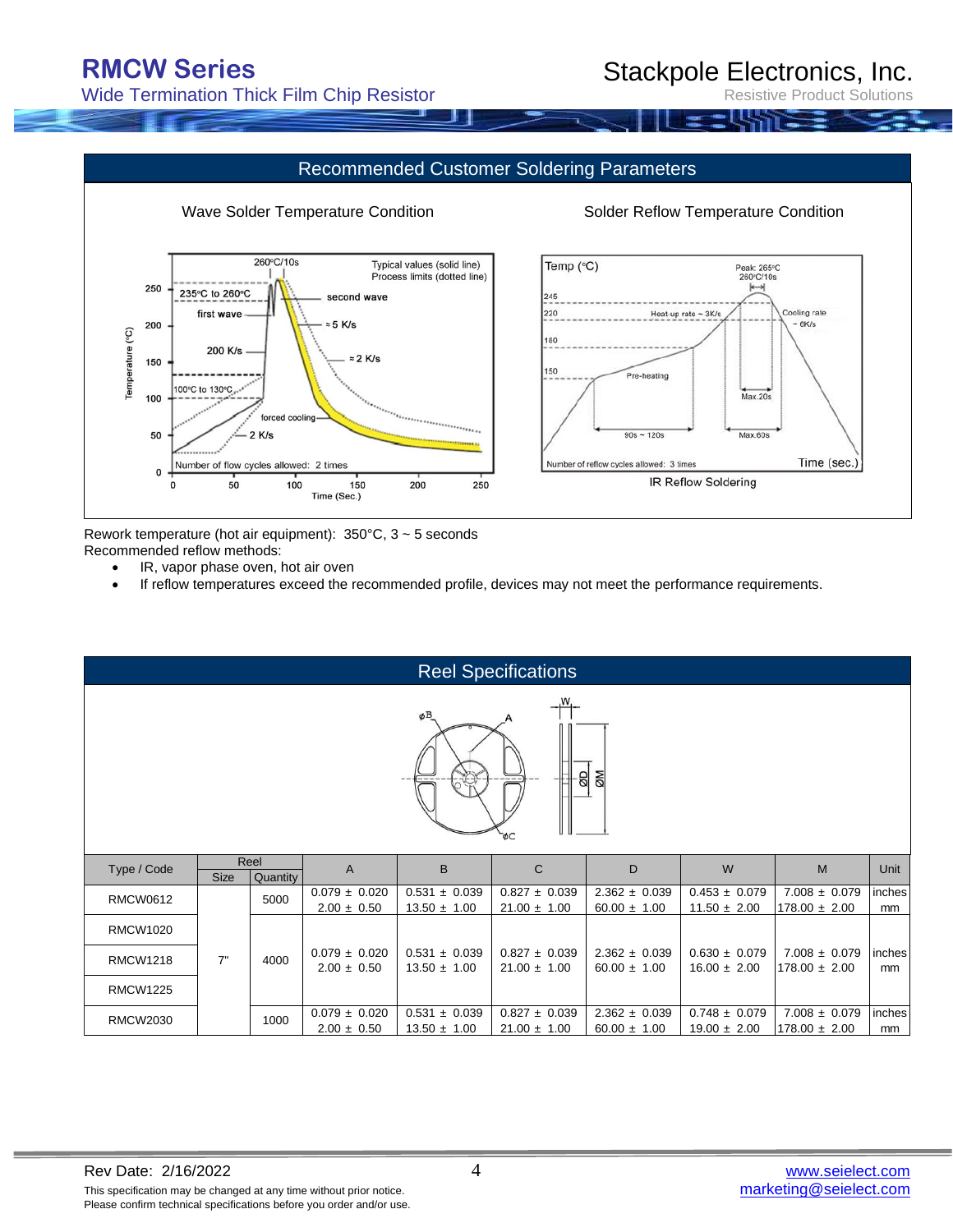Wide Termination Thick Film Chip Resistor

Resistive Product Solutions

| Packaging Specifications - Paper Tape                                                                  |                                                                                   |                                                                              |                                                                                          |                                                                                   |                                      |  |  |  |
|--------------------------------------------------------------------------------------------------------|-----------------------------------------------------------------------------------|------------------------------------------------------------------------------|------------------------------------------------------------------------------------------|-----------------------------------------------------------------------------------|--------------------------------------|--|--|--|
| Paper<br>Carrier<br>$\mathbf{C}$<br>≋<br>ப<br>$\leftrightarrow$<br>$\leftrightarrow$<br>ш<br>$-G$<br>ᆊ |                                                                                   |                                                                              |                                                                                          |                                                                                   |                                      |  |  |  |
| $\overline{A}$                                                                                         | B                                                                                 | W                                                                            | F                                                                                        | F                                                                                 | Unit                                 |  |  |  |
| $0.075 \pm 0.008$<br>$1.90 \pm 0.20$<br>G<br>$0.157 \pm 0.004$<br>$4.00 \pm 0.10$                      | $0.138 \pm 0.008$<br>$3.50 \pm 0.20$<br>н<br>$0.079 \pm 0.002$<br>$2.00 \pm 0.05$ | $0.315 \pm 0.008$<br>$8.00 \pm 0.20$<br>$0.030 \pm 0.004$<br>$0.75 \pm 0.10$ | $0.069 \pm 0.004$<br>$1.75 \pm 0.10$<br>D.<br>$0.059 + 0.004 / -0$<br>$1.50 + 0.10 / -0$ | $0.138 \pm 0.002$<br>$3.50 \pm 0.05$<br>P<br>$0.157 \pm 0.004$<br>$4.00 \pm 0.10$ | inches<br>mm<br>Unit<br>inches<br>mm |  |  |  |
|                                                                                                        |                                                                                   |                                                                              |                                                                                          |                                                                                   |                                      |  |  |  |

|                                                                                         | Packaging Specifications - Embossed Tape |                   |                      |                   |                   |                   |        |  |
|-----------------------------------------------------------------------------------------|------------------------------------------|-------------------|----------------------|-------------------|-------------------|-------------------|--------|--|
| Embossed<br>Carrier<br>Ρ<br>Α<br>ØD1<br>B<br>₹<br>ш.<br>T1<br>E <sub>1</sub><br>G<br>ØD |                                          |                   |                      |                   |                   |                   |        |  |
| Type/Code                                                                               | $\overline{A}$                           | B                 | W                    | E                 | F.                | G                 | Unit   |  |
| <b>RMCW1020</b>                                                                         | $0.110 \pm 0.008$                        | $0.220 \pm 0.008$ | $0.472 \pm 0.004$    | $0.069 \pm 0.004$ | $0.217 \pm 0.002$ | $0.157 \pm 0.004$ | inches |  |
|                                                                                         | $2.80 \pm 0.20$                          | $5.60 \pm 0.20$   | $12.00 \pm 0.10$     | $1.75 \pm 0.10$   | $5.50 \pm 0.05$   | $4.00 \pm 0.10$   | mm     |  |
| <b>RMCW1225</b>                                                                         | $0.134 \pm 0.008$                        | $0.264 \pm 0.008$ | $0.472 \pm 0.004$    | $0.069 \pm 0.004$ | $0.217 \pm 0.002$ | $0.157 \pm 0.004$ | inches |  |
|                                                                                         | $3.40 \pm 0.20$                          | $6.70 \pm 0.20$   | $12.00 \pm 0.10$     | $1.75 \pm 0.10$   | $5.50 \pm 0.05$   | $4.00 \pm 0.10$   | mm     |  |
| <b>RMCW1225 - HP</b>                                                                    | $0.134 \pm 0.008$                        | $0.264 \pm 0.008$ | $0.472 \pm 0.004$    | $0.069 \pm 0.004$ | $0.217 \pm 0.002$ | $0.157 \pm 0.004$ | inches |  |
|                                                                                         | $3.40 \pm 0.20$                          | $6.70 \pm 0.20$   | $12.00 \pm 0.10$     | $1.75 \pm 0.10$   | $5.50 \pm 0.05$   | $4.00 \pm 0.10$   | mm     |  |
| <b>RMCW1218</b>                                                                         | $0.130 \pm 0.008$                        | $0.181 \pm 0.008$ | $0.472 \pm 0.004$    | $0.069 \pm 0.004$ | $0.217 \pm 0.002$ | $0.157 \pm 0.004$ | inches |  |
|                                                                                         | $3.30 \pm 0.20$                          | $4.60 \pm 0.20$   | $12.00 \pm 0.10$     | $1.75 \pm 0.10$   | $5.50 \pm 0.05$   | $4.00 \pm 0.10$   | mm     |  |
| <b>RMCW2030</b>                                                                         | $0.217 \pm 0.008$                        | $0.311 \pm 0.008$ | $0.630 \pm 0.004$    | $0.069 \pm 0.004$ | $0.295 \pm 0.002$ | $0.157 \pm 0.004$ | inches |  |
|                                                                                         | $5.50 \pm 0.20$                          | $7.90 \pm 0.20$   | $16.00 \pm 0.10$     | $1.75 \pm 0.10$   | $7.50 \pm 0.05$   | $4.00 \pm 0.10$   | mm     |  |
| Type/Code                                                                               | H                                        | T.                | D                    | D <sub>1</sub>    | T1                | P                 | Unit   |  |
| <b>RMCW1020</b>                                                                         | $0.079 \pm 0.002$                        | $0.009 \pm 0.004$ | $0.059 + 0.004 / -0$ | $0.059 \pm 0.004$ | $0.033 \pm 0.006$ | $0.157 \pm 0.004$ | inches |  |
|                                                                                         | $2.00 \pm 0.05$                          | $0.23 \pm 0.10$   | $1.50 + 0.10 / -0$   | $1.50 \pm 0.10$   | $0.85 \pm 0.15$   | $4.00 \pm 0.10$   | mm     |  |
| <b>RMCW1225</b>                                                                         | $0.079 \pm 0.002$                        | $0.009 \pm 0.004$ | $0.059 + 0.004 / -0$ | $0.059 \pm 0.004$ | $0.033 \pm 0.006$ | $0.157 \pm 0.004$ | inches |  |
|                                                                                         | $2.00 \pm 0.05$                          | $0.23 \pm 0.10$   | $1.50 + 0.10 / -0$   | $1.50 \pm 0.10$   | $0.85 \pm 0.15$   | $4.00 \pm 0.10$   | mm     |  |
| RMCW1225_-HP                                                                            | $0.079 \pm 0.002$                        | $0.009 \pm 0.004$ | $0.059 + 0.004 / -0$ | $0.059 \pm 0.004$ | $0.039 \pm 0.006$ | $0.157 \pm 0.004$ | inches |  |
|                                                                                         | $2.00 \pm 0.05$                          | $0.23 \pm 0.10$   | $1.50 + 0.10 / -0$   | $1.50 \pm 0.10$   | $1.00 \pm 0.15$   | $4.00 \pm 0.10$   | mm     |  |
| <b>RMCW1218</b>                                                                         | $0.079 \pm 0.002$                        | $0.009 \pm 0.004$ | $0.059 + 0.004 / -0$ | $0.059 \pm 0.004$ | $0.033 \pm 0.006$ | $0.157 \pm 0.004$ | inches |  |
|                                                                                         | $2.00 \pm 0.05$                          | $0.23 \pm 0.10$   | $1.50 + 0.10 / -0$   | $1.50 \pm 0.10$   | $0.85 \pm 0.15$   | $4.00 \pm 0.10$   | mm     |  |
| <b>RMCW2030</b>                                                                         | $0.079 \pm 0.002$                        | $0.010 \pm 0.004$ | $0.059 + 0.004 / -0$ | $0.059 \pm 0.004$ | $0.051 \pm 0.004$ | $0.315 \pm 0.008$ | inches |  |
|                                                                                         | $2.00 \pm 0.05$                          | $0.25 \pm 0.10$   | $1.50 + 0.10 / -0$   | $1.50 \pm 0.10$   | $1.30 \pm 0.10$   | $8.00 \pm 0.20$   | mm     |  |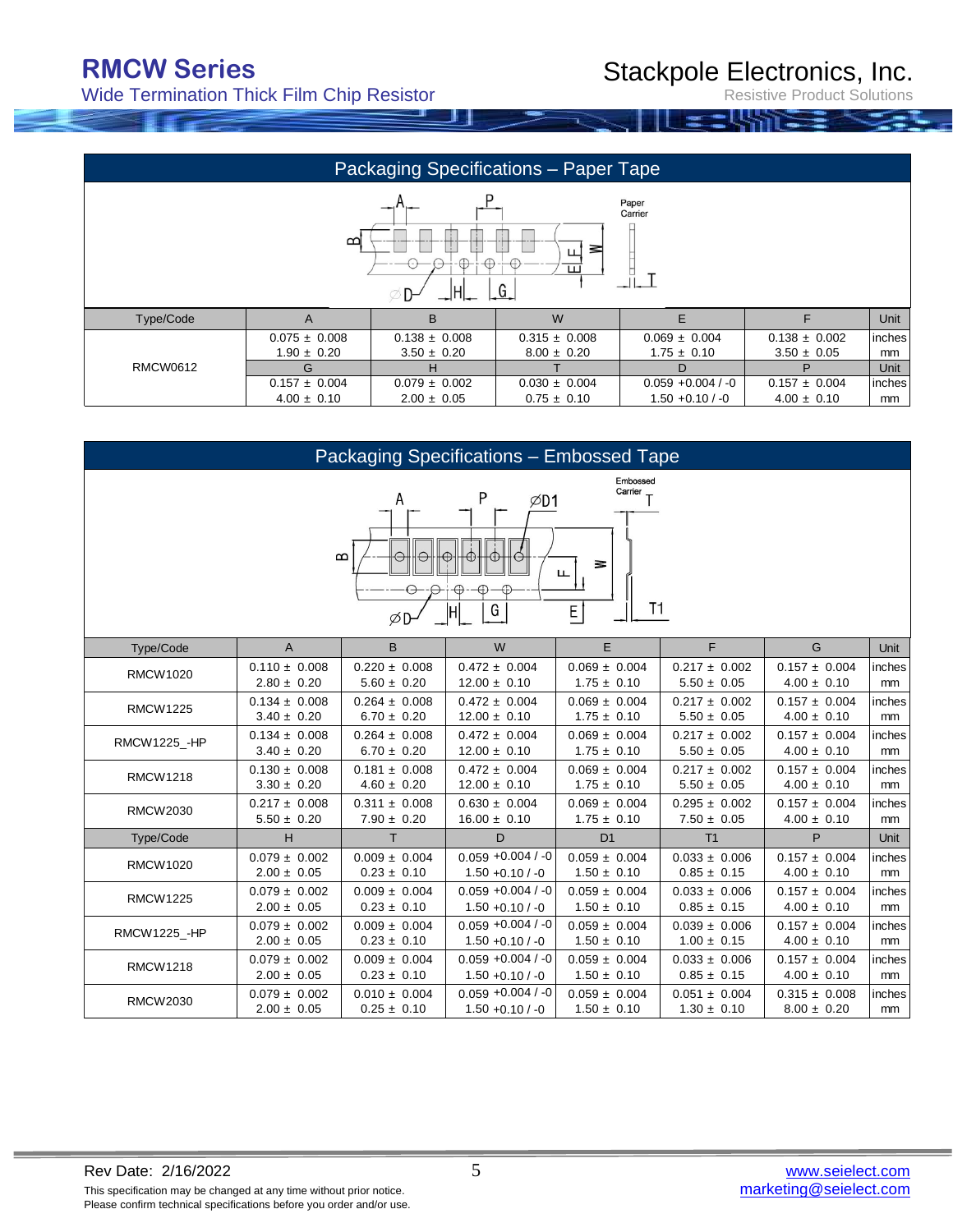Stackpole Electronics, Inc.

Wide Termination Thick Film Chip Resistor

Resistive Product Solutions



#### RoHS Compliance

Stackpole Electronics has joined the worldwide effort to reduce the amount of lead in electronic components and to meet the various regulatory requirements now prevalent, such as the European Union's directive regarding "Restrictions on Hazardous Substances" (RoHS 3). As part of this ongoing program, we periodically update this document with the status regarding the availability of our compliant components. All our standard part numbers are compliant to EU Directive 2011/65/EU of the European Parliament as amended by Directive (EU) 2015/863/EU as regards the list of restricted substances.

| <b>RoHS Compliance Status</b>        |                                                        |                                         |                                                       |                                      |                                                          |                                                       |  |  |
|--------------------------------------|--------------------------------------------------------|-----------------------------------------|-------------------------------------------------------|--------------------------------------|----------------------------------------------------------|-------------------------------------------------------|--|--|
| Standard<br>Product<br><b>Series</b> | <b>Description</b>                                     | Package /<br><b>Termination</b><br>Type | Standard<br><b>Series</b><br><b>RoHS</b><br>Compliant | Lead-Free Termination<br>Composition | Lead-Free<br>Mfg. Effective Date<br>(Std Product Series) | Lead-Free<br><b>Effective Date</b><br>Code<br>(YY/WW) |  |  |
| <b>RMCW</b>                          | Wide Termination Thick Film Chip I<br><b>Resistors</b> | <b>SMD</b>                              | YES <sup>(1)</sup>                                    | 100% Matte Sn over Ni                | Alwavs                                                   | <b>Alwavs</b>                                         |  |  |

Note (1): RoHS compliant by means of exemption 7c-I

### "Conflict Metals" Commitment

We at Stackpole Electronics, Inc. are joined with our industry in opposing the use of metals mined in the "conflict region" of the eastern Democratic Republic of the Congo (DRC) in our products. Recognizing that the supply chain for metals used in the electronics industry is very complex, we work closely with our own suppliers to verify to the extent possible that the materials and products we supply do not contain metals sourced from this conflict region. As such, we are in compliance with the requirements of Dodd-Frank Act regarding Conflict Minerals.

### Compliance to "REACH"

We certify that all passive components supplied by Stackpole Electronics, Inc. are SVHC (Substances of Very High Concern) free and compliant with the requirements of EU Directive 1907/2006/EC, "The Registration, Evaluation, Authorization and Restriction of Chemicals", otherwise referred to as REACH. Contact us for complete list of REACH Substance Candidate List.

### Environmental Policy

It is the policy of Stackpole Electronics, Inc. (SEI) to protect the environment in all localities in which we operate. We continually strive to improve our effect on the environment. We observe all applicable laws and regulations regarding the protection of our environment and all requests related to the environment to which we have agreed. We are committed to the prevention of all forms of pollution.